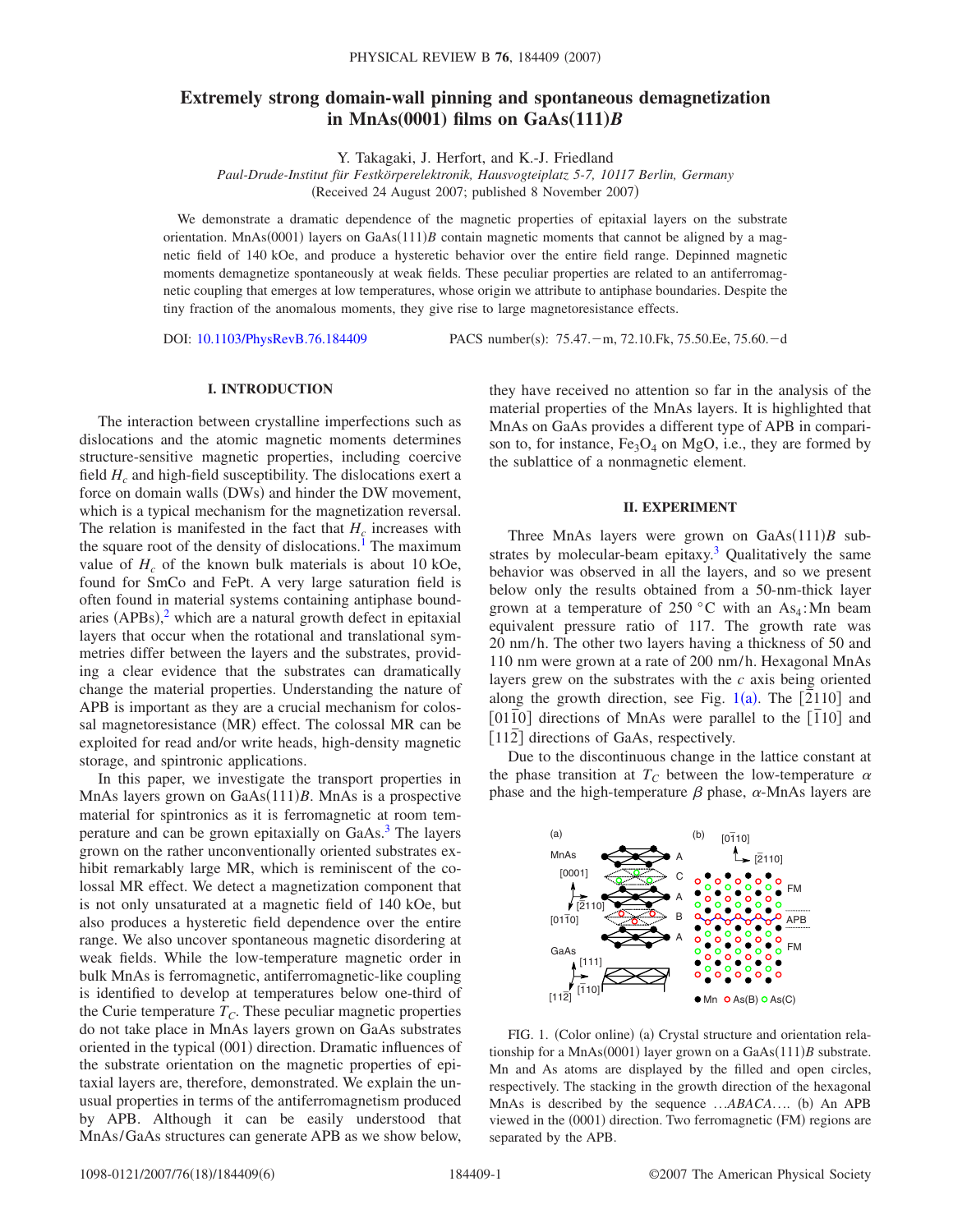<span id="page-1-0"></span>

FIG. 2. (Color online) (a) Hysteresis in the reversal of magnetization *M* at temperature  $T=2$  K. The thin solid curve shows the initial behavior obtained from the zero-field-cooled state. (b) Temperature dependence of magnetization *M*. After a zero-field cooling, the temperature was increased from 2 to 370 K and then decreased to 2 K, as indicated by the arrows, at a magnetic field of 45 kOe. The low-*T* part is shown in the inset with a magnified scale. The diamagnetic contribution of the GaAs substrate has been subtracted.

compressively stressed by the substrates. $3$  The stress in the layers grown on  $GaAs(111)B$  substrates is much larger than that in the layers grown on GaAs(001) substrates, evidenced by the fact that the stress-induced coexistence of the  $\alpha$ and  $\beta$  phases<sup>4</sup> ceases for temperatures lower than about 290 K in the  $MnAs(1\bar{1}00)/GaAs(001)$  system, whereas it persists to temperatures as low as about 160 K in the  $MnAs(0001)/GaAs(111)B$  system.<sup>5</sup>

The magnetic hard axis of bulk MnAs is along the *c* axis, and the *C* plane is the magnetic easy plane. The magnetization properties of the MnAs layers evaluated using a superconducting quantum interference device (SQUID) magnetometer were practically identical between the [2110] and [0110] directions, indicating negligible magnetic anisotropy produced by the stress from the substrates. $6$  We show in Fig.  $2(a)$  $2(a)$  the magnetization curve at a temperature of  $T=2$  K. Note that the diamagnetic contribution of the GaAs substrate has been subtracted here.<sup>7</sup>

Hall-bar structures having a channel width of about  $30 \mu m$  and a distance between voltage leads of about 400  $\mu$ m were prepared from the epilayers using the lithography technique and Ar ion milling.<sup>8</sup> The resistivity of the MnAs channels was measured using four-probe lock-in technique at  $T=0.3$  K. The excitation current *I* was  $1-10 \mu A$ .

# **III. RESULTS**

## **A. Magnetoresistance**

Figure  $3(a)$  $3(a)$  shows the dependence of the longitudinal resistivity on an in-plane magnetic field *H* when the field was applied along the direction of the current flow  $(H||I)$ . The inset shows the MR when the field is orthogonal to the current  $(H \perp I)$ , obtained from a different device. The blue (dark gray) curves are the MR in the first magnetic-field sweep when the devices were cooled from room temperature in the absence of an external field. After the application of the maximum field (140 kOe), the MR was drastically altered to the behavior shown by the red (medium gray) and green (light gray) curves. (The direction and sequence of the magnetic-field sweeps are indicated by the numbered ar-

<span id="page-1-1"></span>

FIG. 3. (Color online) (a) Resistivity at temperature  $T=0.3$  K when an in-plane magnetic field *H* is parallel to the current *I*. The numbered arrows indicate the direction and sequence of the field sweeps. The curves colored in blue (dark gray) were taken by the first magnetic-field sweep after a zero-field cooling of the devices. The curves colored in green (light gray) and red (medium gray) show the field dependence obtained in the subsequent sweeps. For the curves in the inset,  $H$  and  $I$  are orthogonal to each other. (b) Resistivity when the field sweep was reversed to the negative field direction at *H*=10 kOe (black curve) or 0 kOe [cyan (lighter gray, central) curve]. In addition to the numbered arrows, the sequence of the field sweeps is indicated at the top of the panel. Prior to acquisition of these curves, the field was swept to −140 kOe [green (light gray, upper) curve] and reversed to the positive field direction [red (medium gray, bottom) curve].

rows.) The layer is roughly demagnetized in the initial state realized by zero-field cooling (ZFC), and is divided into a large number of magnetic domains. The orientation of the spontaneous magnetization in the domains is random as a consequence of the magnetic isotropy.<sup>3,[9](#page-4-8)</sup> The magnetic field magnetizes the layer by removing DWs. The resultant suppression of the magnetic disorder scattering is responsible for the large decrease in the zero-field resistivity  $\rho_0$ . The red (medium gray) and green (light gray) curves were approximately reproduced for subsequent field sweeps between −140 and 140 kOe. To be precise, the repeated field sweeps further reduced the resistivity. The reduction is responsible for the slight asymmetry between the two curves. Remarkably, despite the magnetic field of 140 kOe, hysteretic behavior persists for the entire field range, i.e., the magnetization in the layer is not saturated. As evident in Fig.  $2(a)$  $2(a)$ , the majority of the magnetic moments flip cooperatively at an ordinary value of  $H_c$ . The unsaturated MR is, therefore, produced by a small amount of magnetic moments, a few percent of the total magnetic moments as we show below. Before we identify the anomalous magnetization component, we examine the characteristics of the strong pinning in detail, and reveal another unusual feature of magnetic moments in the MnAs/GaAs(111)B system.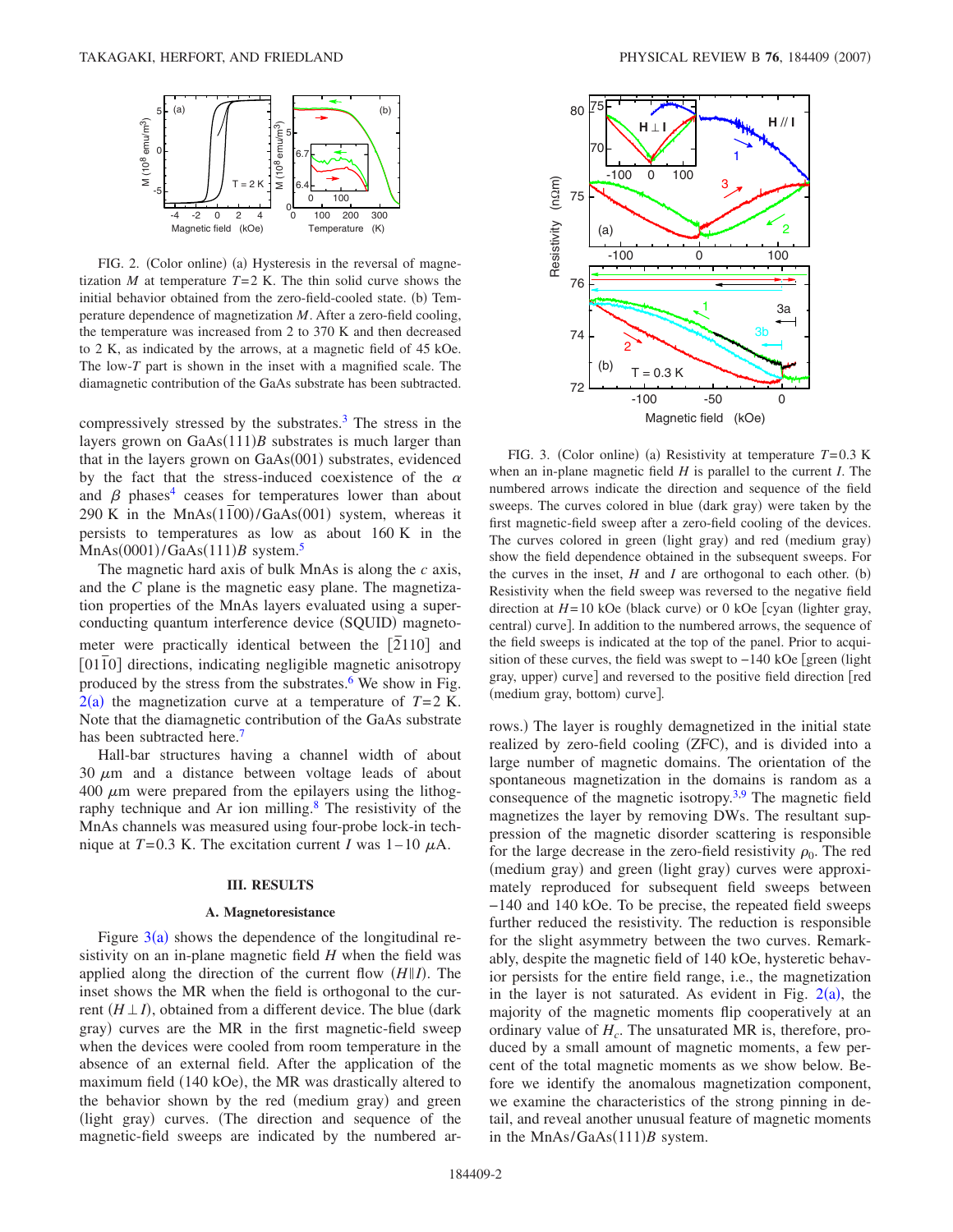<span id="page-2-0"></span>

FIG. 4. (Color online) Resistivity at temperature 0.3 K when an in-plane magnetic field *H* parallel to the current *I* was repeatedly varied from zero to a maximum magnetic field  $H_{\text{max}}$  and then back to zero. For the series of measurement runs following a zero-field cooling,  $H_{\text{max}}$  was increased from 20 to 140 kOe at steps of 20 kOe.

The decrease of  $\rho_0$  evidences permanent partial ordering of magnetic moments imprinted by the magnetic field. In Fig. [4,](#page-2-0) a series of MR curves were taken following a ZFC of samples by sweeping the magnetic field repeatedly between zero and a maximum magnetic field  $H_{\text{max}}$ . The value of  $H_{\text{max}}$ was increased at steps of 20 kOe. As we plot in Fig. [5,](#page-2-1)  $\rho_0$ decreases gradually with increasing  $H_{\text{max}}$ . The absence of notable dependence on the angle  $\theta$  between the field and the current indicates that the conventional anisotropic magnetoresistance effect does not play a role. The decrease in  $\rho_0$ gets stronger when the MR turns negative in high magnetic fields. No tendency of magnetization saturation is observed in Figs. [3](#page-1-1) and [4.](#page-2-0) Note, in particular, the large difference in the MR between  $H_{\text{max}}$  = 120 and 140 kOe. The magnetic field required to fully magnetize the MnAs layer is, thus, suggested to be much higher than 140 kOe.

As shown in Fig. [4,](#page-2-0) the resistivity increases with magnetic field until the field reaches the maximum value of  $H_{\text{max}}$  in the preceding runs. If the magnetic field is further increased, the

<span id="page-2-1"></span>

FIG. 5. Variation of the zero-field resistivity  $\rho_0$  with  $H_{\text{max}}$ . The data were acquired from three devices having an angle  $\theta$  between  $H$ and *I* of 0 (filled circles),  $23^\circ$  (triangles), and  $90^\circ$  (open circles).

MR is suddenly governed by the negative field dependence that characterizes the "virgin" sweep. The abrupt change in the field dependence can be understood if the DWs defined by the magnetic domains having the initial random magnetization direction, which we refer to as initial DWs, are inactive and contribute to the transport properties only as a fieldindependent resistivity increase. The initial DWs are depinned when the force from the field of  $H_{\text{max}}$  exceeds their pinning forces, leading to the high-field negative MR.

Regarding the ordinary magnetization component, we find a jump in the resistivity at  $H_c \approx 0.6$  kOe (Fig. [3](#page-1-1)). The flip of magnetization at  $H_c$ , from antiparallel to parallel orientation with respect to *H*, takes place by means of a propagation of DWs. (These DWs, which we refer to as regular DWs, replace the initial random DWs once the layer has been magnetized.) The pinning centers that have already released the initial DWs capture the regular DWs, and so the resistivity increases abruptly. The pinned regular DWs are released during the increase of the field to  $H_{\text{max}}$ . Thus, the resistivity for decreasing field is smaller than that for increasing field. Although the MR for  $|H| < H_{\text{max}}$  is determined by the regular DWs, the hysteresis closes only at  $H=H_{\text{max}}$ . The fields required to depin the initial and regular DWs are, hence, suggested to be similar. This can be interpreted to mean that not the type of the DWs which is pinned, but the presence of anomalous pinning centers is essential for the high-field hysteresis. When the initial DWs are pinned, the associated magnetic moments are randomly oriented, resulting in a large scattering of conduction carriers. In contrast, the magnetic moments in the domains forming the regular DWs are parallel or antiparallel to the external magnetic field, giving rise to only a small magnetoresistance.

We now confirm that a single magnetization reversal at  $H_c$ generates the maximally pinned configuration of DWs for a given value of  $H_{\text{max}}$ . For the black curve in Fig. [3](#page-1-1)(b), the field sweep was reversed to the negative direction at *H*  $= 10$  kOe ( $\geq H_c$ ). (The sequence of the magnetic-field sweeps is indicated at the top of the panel.) The MR curve in the sweep down is indistinguishable from that in the sweep up [red (medium gray, bottom) curve] for  $H_c < H < 10$  kOe, i.e., the field of 10 kOe is hardly enough to free the pinned regular DWs. After the magnetization flip of the ordinary component at  $-H_c$ , the MR curve is again identical to that of the high resistivity state [green (light gray, upper) curve]. Note the sharp increase in the resistivity, while *H* varies from 0 to −*Hc*. The resistivity step occurs when the magnetic field is swept around zero in a range stronger than  $\pm H_c$ . The repeated weak-field sweeps increase the number of pinned regular DWs by subjecting the pinning centers to DW movements. Thermal activation processes can also introduce DWs into the magnetized state. The time dependence of  $\rho_0$  with  $H_{\text{max}}$ = 140 kOe, shown in Fig. [6,](#page-3-0) reveals the typical logarithmic relaxation.

In the course of a field sweep down from  $H_{\text{max}}$  in Fig. [4,](#page-2-0) the resistivity develops a minimum at  $H \approx \pm 10$  kOe before reaching zero field. This suggests that some magnetic moments deviate away from the dominant magnetization direction around  $H=0$  as the external field can no longer force them to be aligned. This interpretation is supported by the behavior shown by the cyan (lighter gray, central) curve in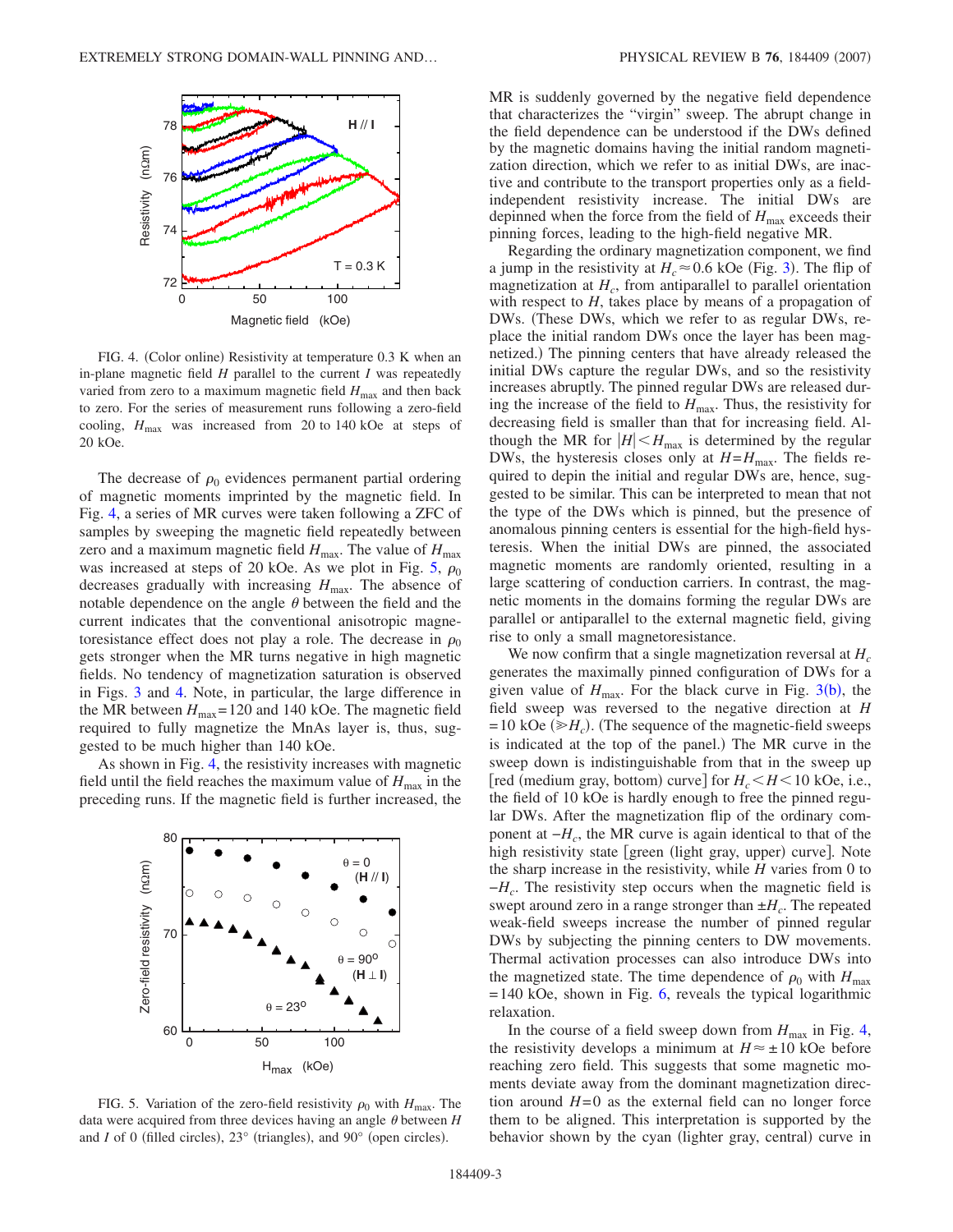<span id="page-3-0"></span>

FIG. 6. Time dependence of resistivity at *H*= 0. The sample was magnetized with  $H_{\text{max}}$  = 140 kOe prior to the measurement.

Fig.  $3(b)$  $3(b)$ . Here, the field sweep was reversed at  $H=0$  to the negative direction. In spite of the absence of the magnetization reversal of the ordinary component, the magnetic order is reduced to merely an intermediate degree, evidenced by the resistivity which is now in between the values corresponding to the maximally and minimally ordered configurations. That is, the ferromagnetic layer undergoes spontaneous disordering due to partial demagnetization.

#### **B. Magnetization**

The strong DW pinning and the spontaneous demagnetization are accompanied by a low-temperature anomaly of magnetization. In Fig.  $2(b)$  $2(b)$ , we show the temperature dependence of the magnetization measured on a SQUID magnetometer. The sample was subjected to a ZFC from room temperature to 2 K. A field of 45 kOe was then turned on. The ZFC and field-cooling (FC) curves were taken in the subsequent up and down temperature sweeps between 2 and 370 K, respectively. Surprisingly, the magnetization decreases for decreasing temperature below 110 K. Below 20 K, the ordinary temperature dependence reemerges. Although the low-temperature magnetization is larger in the FC than in the ZFC, the FC does not qualitatively alter the temperature dependence. Note that the magnetization does not fall to zero in Fig.  $2(b)$  $2(b)$  at  $T_C$  of MnAs. This feature is nothing but a consequence of the magnetic-field-induced phase transition from the nonmagnetic  $\beta$  phase to the ferromagnetic  $\alpha$  phase.<sup>10</sup> In the absence of the external field, the magnetization vanishes at a temperature of about 320 K.

Although the magnetic coupling in bulk MnAs is solely ferromagnetic, an antiferromagnetic coupling is suggested to develop below 110 K in the epitaxial layers, thereby reducing the net magnetization. A ferromagnet surrounded by an antiferromagnetic layer is known to exhibit an exchangebiasing effect.<sup>11</sup> No evidence of the effect was found, however, in the magnetization curve with FC. The absence is not unexpected as the fraction of the antiferromagnetic component is estimated to be merely 1% from the magnitude of the anomalous temperature dependence. Given the threefoldsymmetric stress in the MnAs layers imposed by the substrates, spin-glass-like behavior due to frustration on a triangular lattice may become relevant if an antiferromagnetic coupling is introduced into the MnAs/GaAs(111)B system. We point out that the coexistence of a magnetization flip at *Hc* and an unsaturated hysteretic component was observed in a spin-glass system of CuMn[.12](#page-4-11)

## **IV. ANTIPHASE BOUNDARIES**

We attribute the antiferromagnetic coupling to APB. A fairly randomized distribution of zero-field magnetic moments as well as a large value of  $H_c$  are typical features originating from APB.<sup>13</sup> When nucleated islands grow on a surface, neighboring terraces may coalesce with unmatched sublattices. In the case of MnAs on  $GaAs(111)B$ , the stacking sequence along the growth direction is described as ...*ABACA*..., as illustrated in Fig. [1](#page-0-0)(a). The As sublattice can, therefore, form APB. In the example illustrated in Fig.  $1(b)$  $1(b)$ , the APB consists of a zigzag chain of As atoms, as indicated by the solid line. The ferromagnetic order in the Mn hexagonal plane is considered to be mediated by the Mn–As–Mn bonds.<sup>14</sup> Therefore, the modified configuration of the As atoms in the vicinity of two neighboring Mn atoms could alter the magnetic coupling, despite the unchanged Mn sublattice. MnAs on GaAs is, hence, unconventional if the APB associated with the sublattice of a nonmagnetic element is indeed responsible for altering the magnetic properties. Identifying the origin of the antiferromagnetic coupling will prove the mechanism of the ferromagnetic coupling in  $\alpha$ -MnAs and, in turn, gives insight into the controversial magnetic state in  $\beta$ -MnAs.<sup>4</sup>

We emphasize that MnAs layers grown on GaAs(001) do not exhibit such unusual magnetic properties,<sup>15</sup> i.e., the anomalous properties possess a remarkable dependence on the crystal orientation relationship. For the GaAs(001) substrates, the MnAs layers are  $(1\overline{1}00)$  oriented, i.e., the *c* axis lies in the surface plane. In principle, APB can be present in MnAs layers irrespective of the substrate orientation. As the APB is normal to the  $c$  axis for the  $(001)$ -oriented substrates,<sup>15</sup> only the APB that extends parallel to the  $c$  axis is indicated to produce the anomalous magnetic interaction.<sup>16</sup>

If the magnetic order at the APB is altered to be antiferromagnetic, the adjacent ferromagnetic domains can be exchange decoupled. The decoupling can account for the spontaneous demagnetization when *H* approaches zero. The magnetization in the decoupled domains is aligned along a local magnetic easy axis at  $H=0$ , which is not necessarily along the direction of the global magnetization. The change in the temperature dependence of magnetization below 20 K may originate from a competition between the ferromagnetic coupling in MnAs and the antiferromagnetic coupling in APB. A ferromagnetic order is reestablished across APB if the exchange interaction regains the dominance at low temperatures, i.e., the antiferromagnetic order at the APB may be marginal as it will not originate from direct Mn–Mn bonds.

The spin-dependent carrier transfer between exchangedecoupled domains gives rise to a MR when the orientation of their magnetization is misaligned.<sup>17</sup> The scattering at APB yields a broad peak in the MR at  $H_c$ , as the decoupled domains flip the magnetization independently at their own char-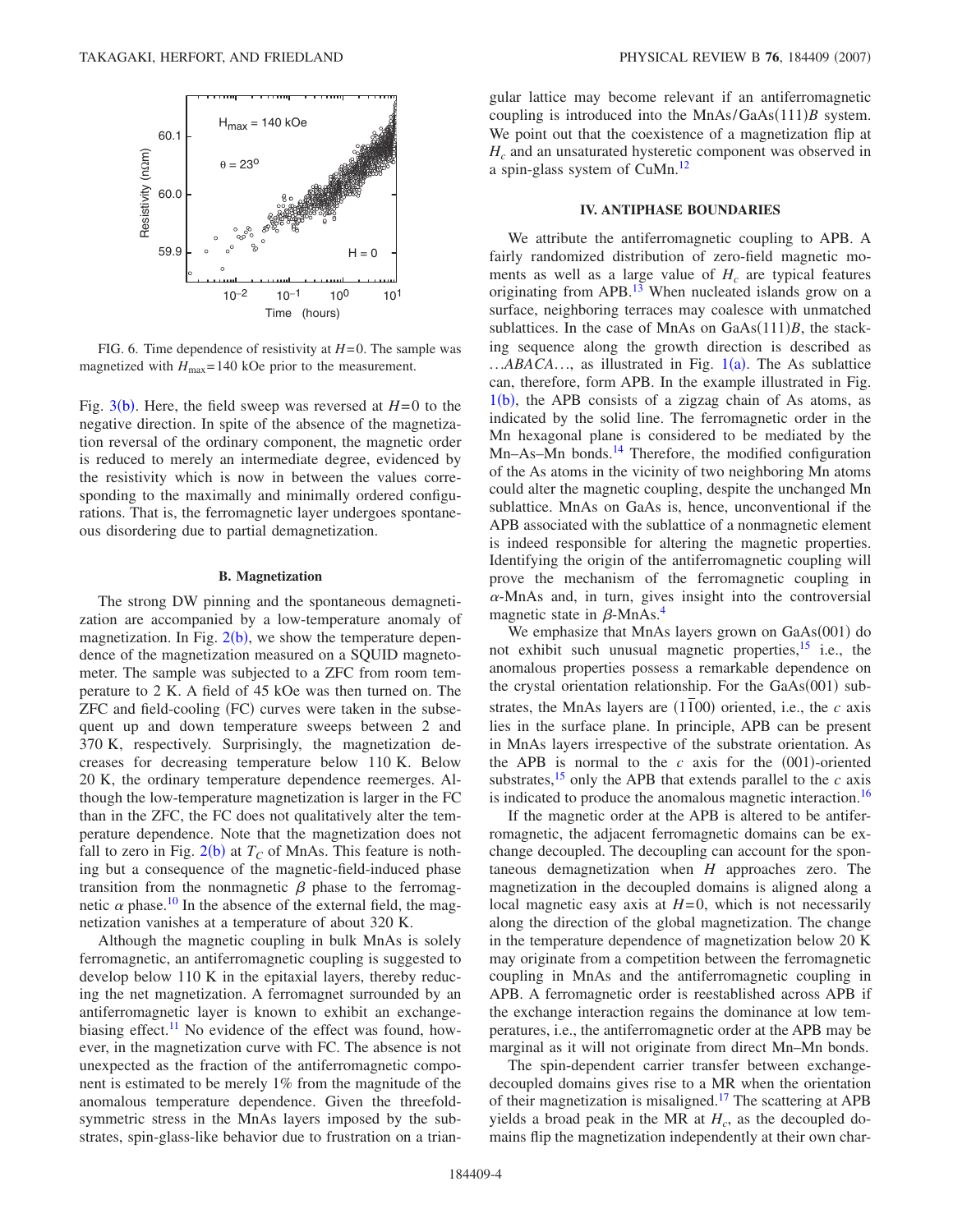<span id="page-4-12"></span>

FIG. 7. (Color online) Magnetic-field dependence of resistivity at temperature 0.3 K. The series of curves was taken following a zero-field cooling. The magnetic field was swept to the positive direction, while the maximum field  $H_{\text{max}}$  having negative polarity was varied from 0 to − 120 kOe, as labeled in the panel, in the order displayed from top to bottom.

acteristic fields distributed around  $H_c$ . In fact, we find such a MR property when  $H_{\text{max}}$  is small (Fig. [7](#page-4-12)). Here, the measurements were carried out in a fashion similar to those in Fig. [4.](#page-2-0) What is different is that, after setting the field to  $H_{\text{max}}$  at negative polarity, the field was swept through zero to beyond  $+H_c$ . With increasing  $|H_{\text{max}}|$ , we find (i) a transformation of the resistivity change at  $H_c$  from a broad peak to a steplike increase and (ii) an increase in the magnitude of the change. The former is plausibly due to the diminishing randomness for large  $|H_{\text{max}}|$ , as the random magnetic domains in the initial state are incorporated into a single regular magnetic domain. The latter is a consequence that more regular DWs can be trapped during the DW movement as there are more pinning centers that have discarded the initial DWs. The large difference in the magnitudes of the decrease of  $\rho_0$  and the resistivity jump suggest that the regular DWs are less efficient than the initial DWs in either scattering the conduction carriers or being captured by the pinning centers.

# **V. CONCLUSIONS AND REMARKS**

In conclusion, we have demonstrated that the lowtemperature magnetotransport properties in MnAs(0001) layers grown on  $GaAs(111)B$  substrates are characterized by a hysteresis that spans the entire range of no less than 140 kOe. The enormously strong DW pinning occurs when the magnetization indicates the emergence of an antiferromagnetic-like order at temperatures lower than about onethird of the Curie temperature. We have proposed a model that attributes these unusual properties to the antiphase boundaries formed during the epitaxial growth of the layers.

Let us finally make several remarks. First, while it is likely that the pinning of DWs at APB leads to the unsaturated magnetization in high fields, the network of misfit dislocations at the MnAs/GaAs heterointerface<sup>3</sup> may also act as the pinning centers. These ordinary pinning centers alone, however, cannot be responsible for the anomalous magnetic properties as they are completely absent when the substrate is (001) oriented.<sup>15</sup> Second, the emergence of the anomalous phenomena depends on subtle differences in the growth conditions. Apart from a possible exception,  $18$  the temperature dependence of the magnetization in the MnAs/GaAs(111)*B* system reported by other groups<sup>6,[19](#page-5-6)</sup> did not show the signature of the antiferromagnetic coupling. Nevertheless, considering that a tiny amount of the anomalous magnetic moments causes the large MR effects, the influences would be gigantic if the density of the anomalous moments can be increased. As we have utilized, the extraordinary sensitivity of the MR enables us to pick up subtle magnetic rearrangements that the conventional magnetization characterization fails to detect. The dramatic dependence of the MR phenomena on the substrate orientation can be employed to test the models of the colossal MR effect.

#### **ACKNOWLEDGMENTS**

The authors would like to thank L. Däweritz and K. H. Ploog for providing the epitaxial layers.

- <span id="page-4-0"></span><sup>1</sup>H. Kronmüller, Can. J. Phys. **45**, 631 (1967).
- <span id="page-4-1"></span>2D. T. Margulies, F. T. Parker, M. L. Rudee, F. E. Spada, J. N. Chapman, P. R. Aitchison, and A. E. Berkowitz, Phys. Rev. Lett. 79, 5162 (1997).
- <span id="page-4-2"></span><sup>3</sup>L. Däweritz, Rep. Prog. Phys. 69, 2581 (2006).
- <span id="page-4-3"></span>4Y. Takagaki, L. Däweritz, and K. H. Ploog, Phys. Rev. B **75**, 035213 (2007).
- <span id="page-4-4"></span>5Y. Takagaki, E. Wiebicke, L. Däweritz, and K. H. Ploog, Appl. Phys. Lett. **85**, 1505 (2004).
- <span id="page-4-5"></span>6L. B. Steren, J. Milano, V. Garcia, M. Marangolo, M. Eddrief, and V. H. Etgens, Phys. Rev. B 74, 144402 (2006).
- <span id="page-4-6"></span><sup>7</sup>The thickness of the substrate is 370  $\mu$ m. The diamagnetic contribution of the substrate becomes comparable in magnitude with

the ferromagnetic contribution from the MnAs layer at a magnetic field of 85 kOe.

- <span id="page-4-7"></span>8Y. Takagaki, E. Wiebicke, L. Däweritz, and K. H. Ploog, J. Solid State Chem. 179, 2271 (2006).
- <span id="page-4-8"></span><sup>9</sup>T. Hesjedal, R. Engel-Herbert, D. M. Schaadt, and K. H. Ploog, Phys. Status Solidi C 4, 1763 (2007).
- <span id="page-4-9"></span><sup>10</sup> J. Mira, F. Rivadulla, J. Rivas, A. Fondado, T. Guidi, R. Caciuffo, F. Carsughi, P. G. Radaelli, and J. B. Goodenough, Phys. Rev. Lett. 90, 097203 (2003).
- <span id="page-4-10"></span><sup>11</sup> W. H. Meiklejohn and C. P. Bean, Phys. Rev. **102**, 1413 (1956); 105, 904 (1957).
- <span id="page-4-11"></span>12G. S. Grest, C. M. Soukoulis, and K. Levin, in *Magnetic Phase Transitions*, edited by M. Ausloos and R. J. Elliott (Springer,